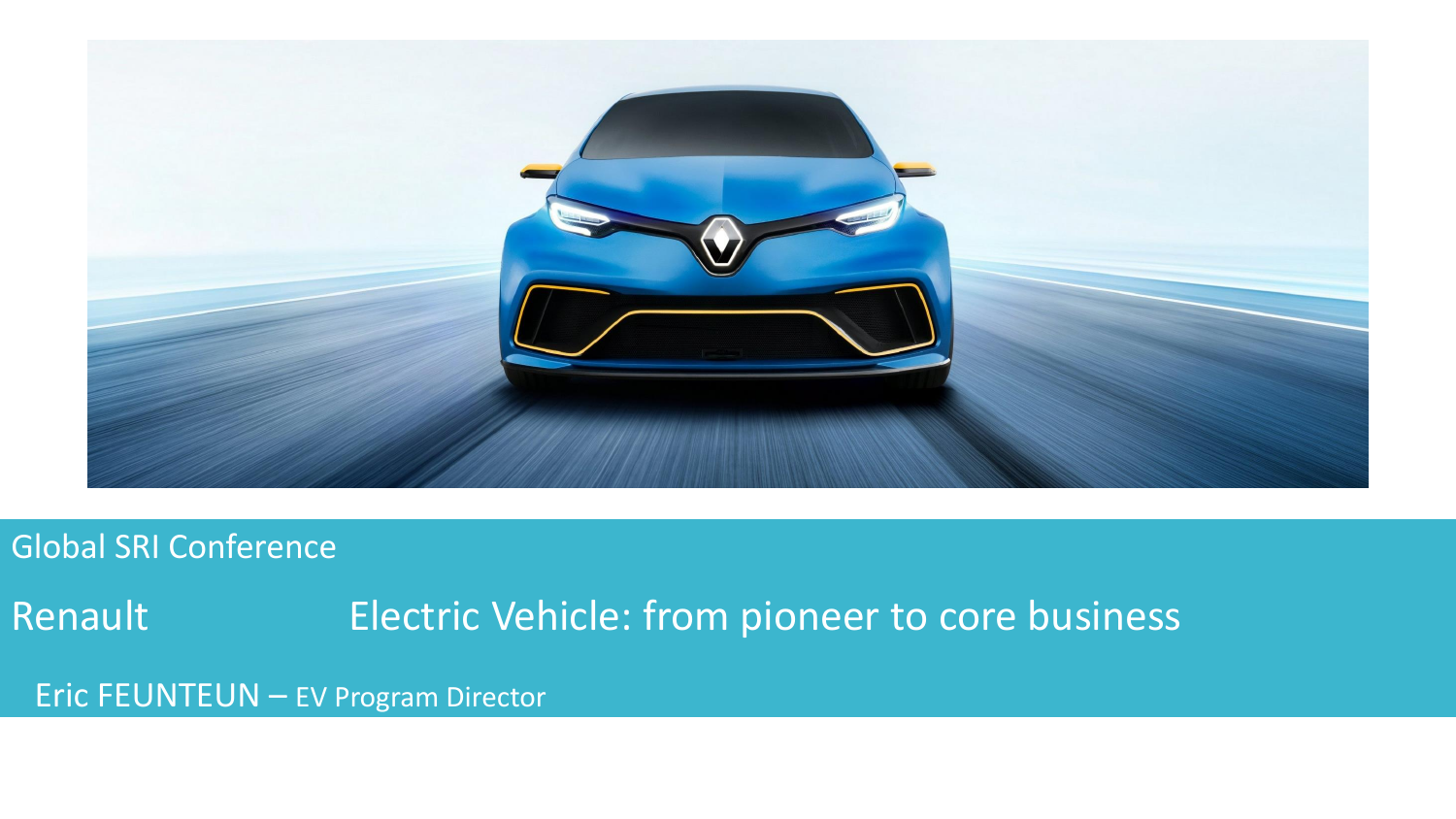## **A COMPLETE ELECTRIC LINE-UP CONTINUOUSLY IMPROVED**

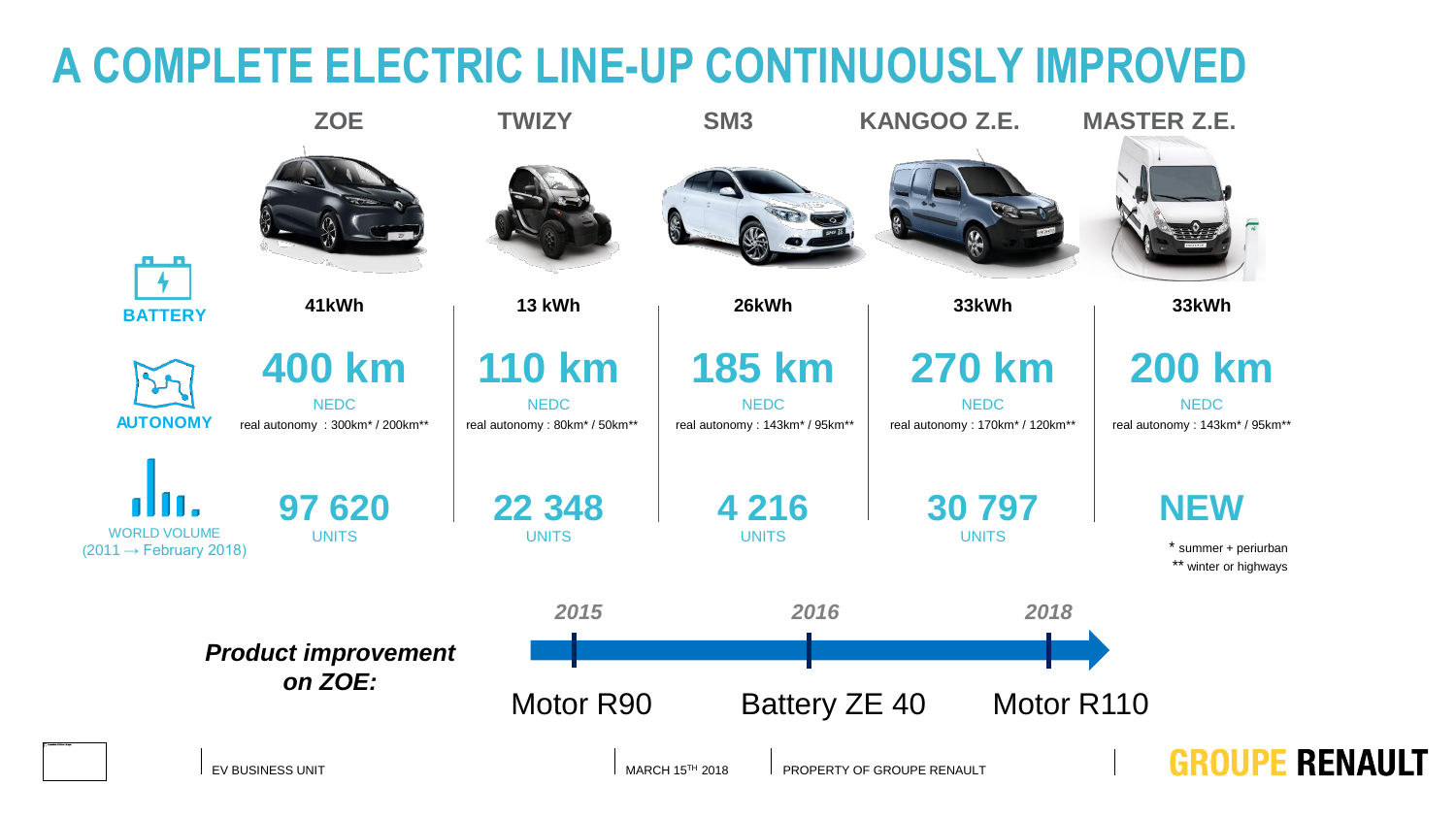# **RAPID MARKET GROWTH WITH STRONG LEADERSHIP IN EUROPE**



#### **Credible double digit %BEV :**

**Europe: Zoe 12% weight of EV on Renault B segment**

**Norway : > 20% of BEV in TIV**

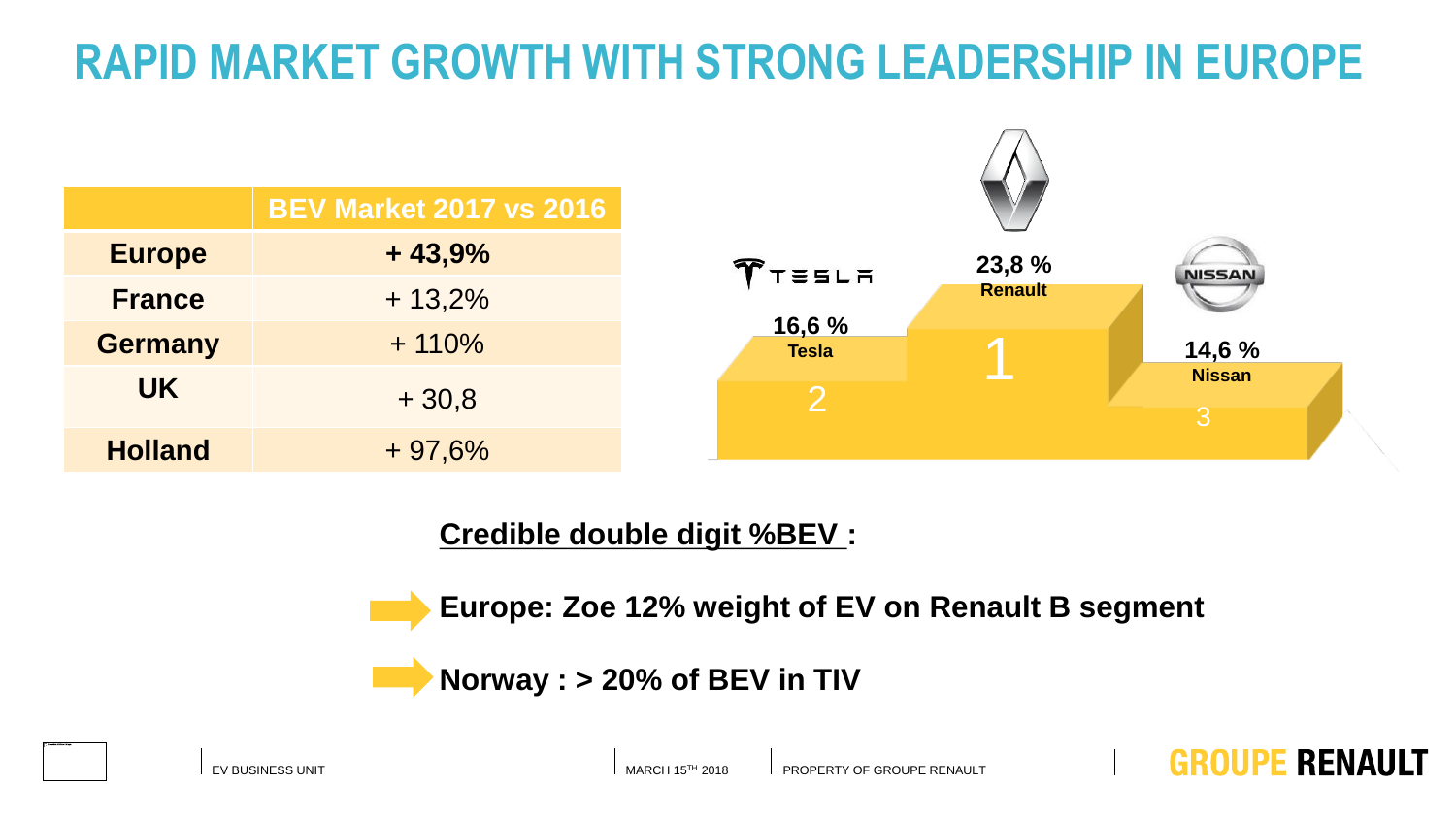### **8 YEARS OF EV EXPERIENCE : A STRONG ASSET TOWARD PROFITABILITY**

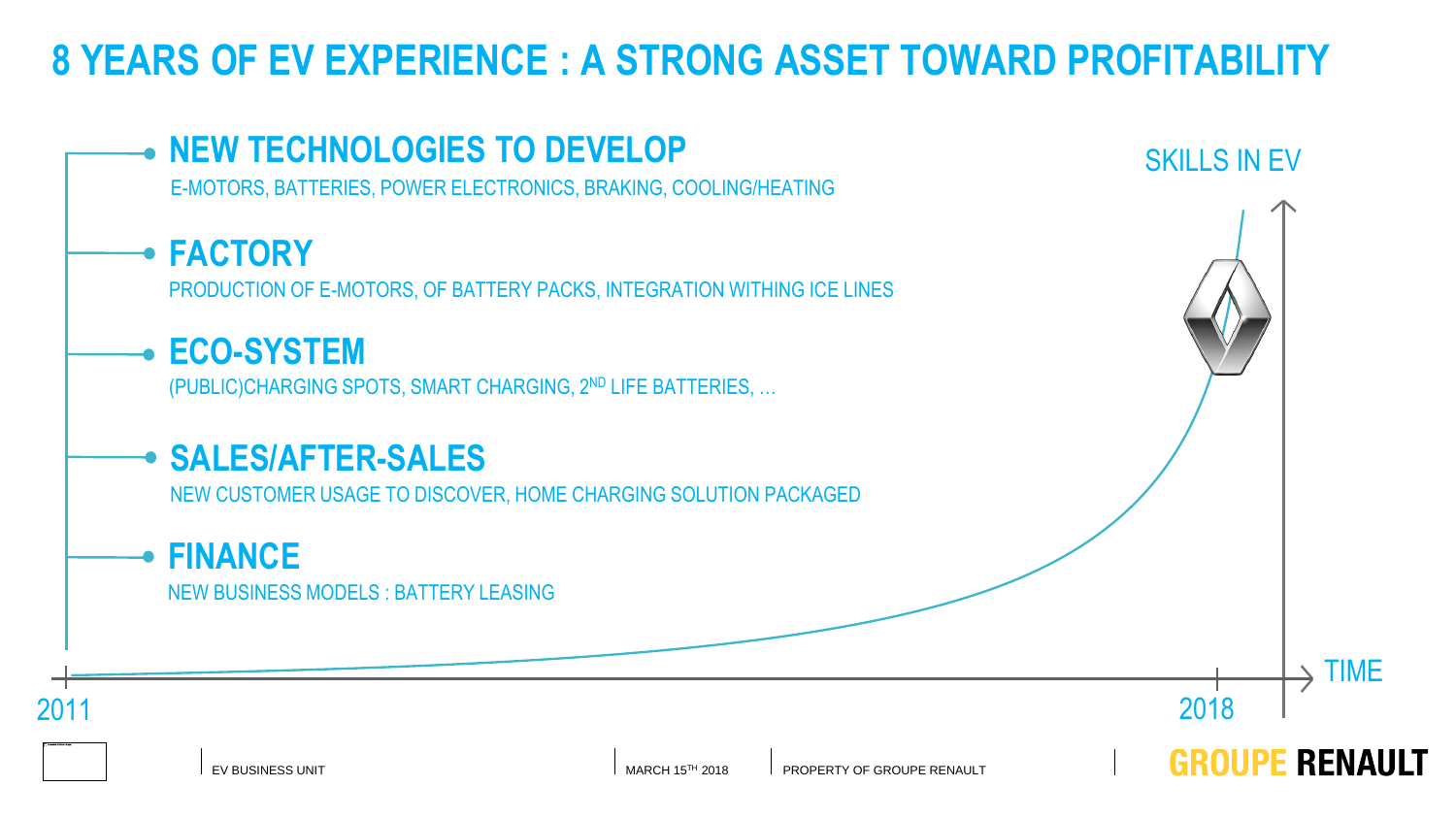# **ROBUST BASE FOR VOLUME GROWTH**

### **TOTAL COST OF OWNERSHIP EV vs ICE**





**GROUPE RENAULT** 

### **HIGH CUSTOMER ACCEPTANCE BASED ON HIGHEST RECOMMENDATION OF RENAULT RANGE**

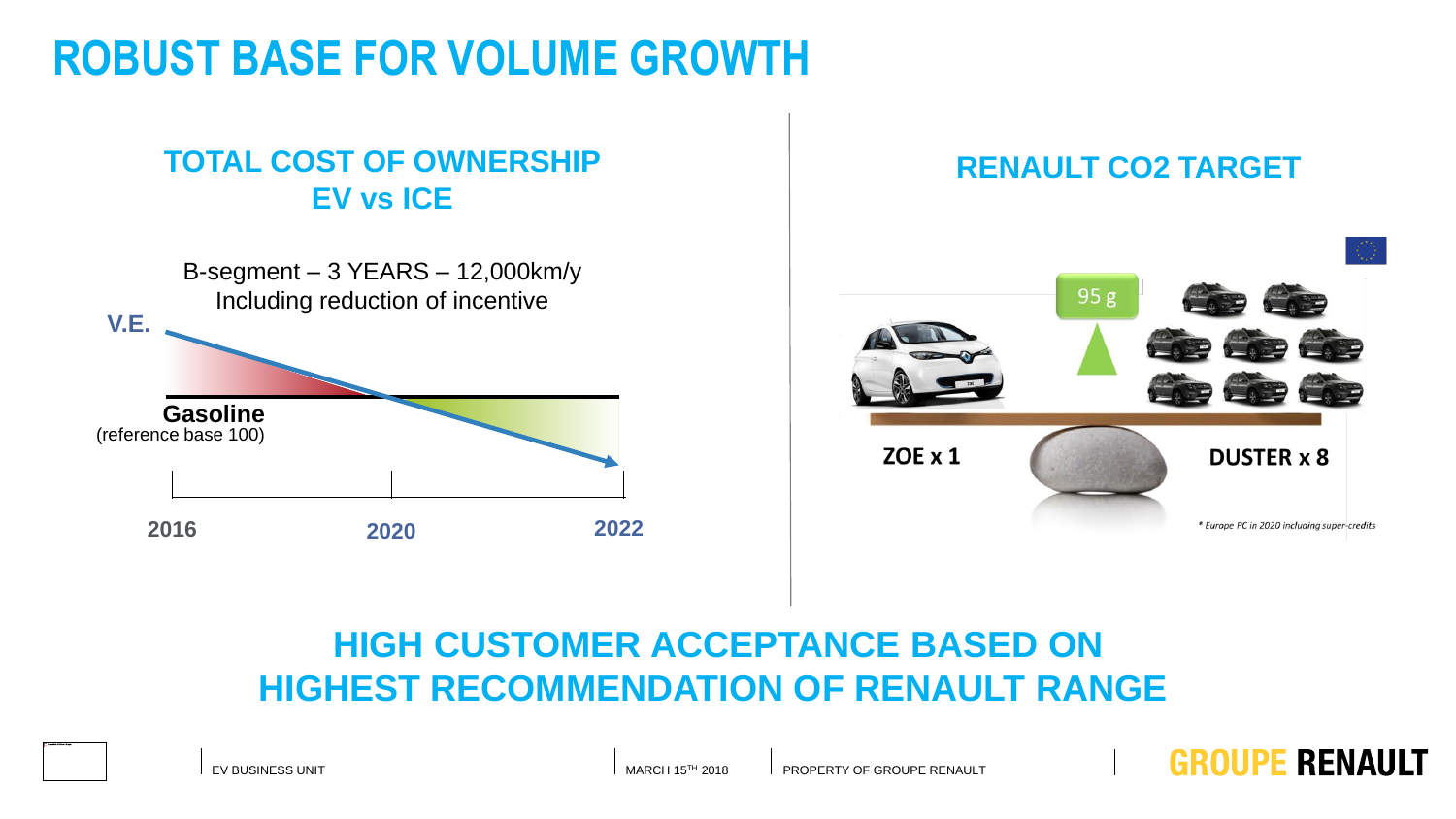# **STRONG COST REDUCTION OPPORTUNITIES BEYOND VOLUMES**



#### **80%** of volume based on Alliance platform

- **-40%** R&D entry ticket
- **-30%** production cost



#### • Battery pack cost (€/kWh) **-30%**

• New E-motor generation **-20%** 



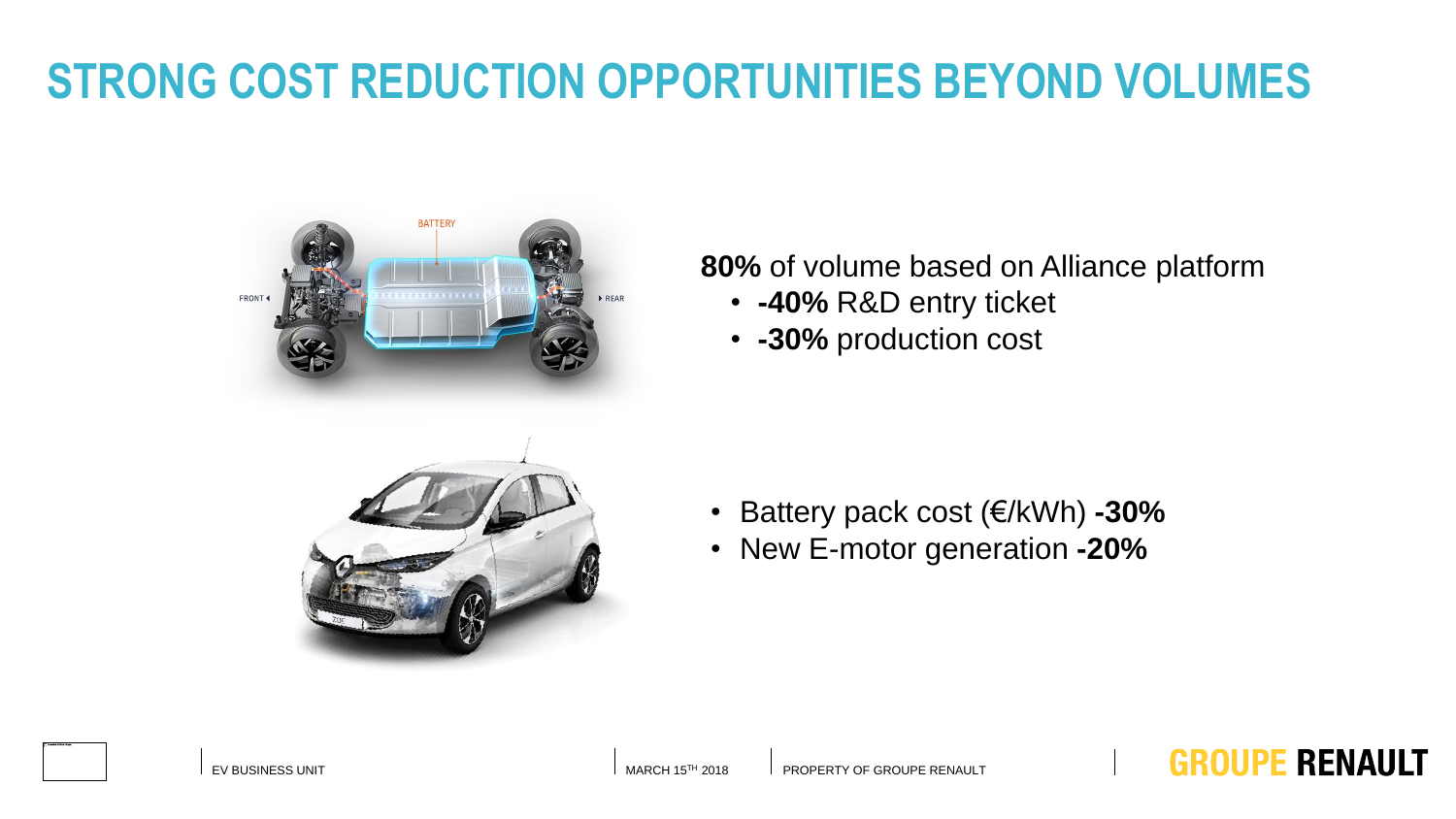## **STRONG VALUE ON ELECTRICITY MARKET**



#### Germany - Jan 2018

### **=> BEV is the solution for Renewable mix increase**





**=> Significant profitability impact (from 300€ => 600€ per car)**



EV BUSINESS UNIT FOR A STREAM AND THE MARCH 15<sup>TH</sup> 2018 PROPERTY OF GROUPE RENAULT

GROUPE RENAULT